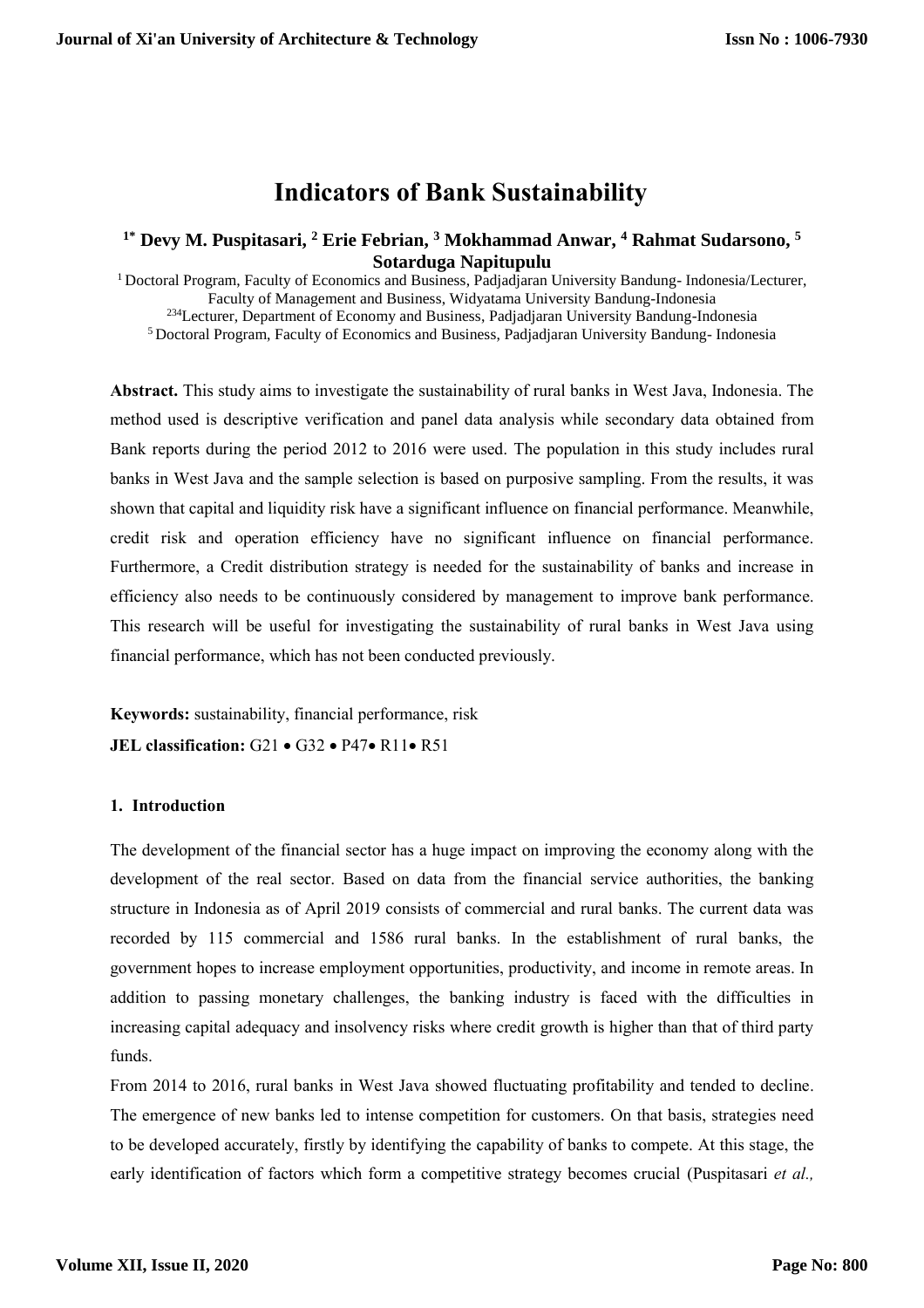2015). This research contributes to identifying the determinants of the sustainability of banks, based on financial performance.

# **2. Literature Review**

Generally, research on the financial performance of these companies focuses on the financial stability in conventional commercial and Islamic banks, excluding rural banks. Studies conducted by Fukuda *et al.* (2008), Chatterjee and Eyigungor (2009), Altunbas *et al.* (2000), Fadare (2011) and Gosh (2014) focused on failures in commercial banks in Latin America and Asia. Wheelock *et al*. (2019), Giordana and Schumacher (2017), Fiordelisi and Ibanez (2011), Lopez and Saurina (2007), Wheelock and Wilson (2000) specifically reviewed failed banks while Abedifar *et al.* (2013), Mollah *et al.* (2017) and, Isa and Rashid (2018) analyzed the defaults of Islamic banks in Malaysia.

Default bank is a condition where the organization cannot maintain sustainability in order to carry out its operational activities and fulfill its obligations (Ikatan Banking Indonesia, 2014). Their inability to generate profits for competitions has caused many rural banks in West Java to be revoked by the authority. Some studies in developed countries such as Japan and the US show that capital is vital in banking operations. The capital adequacy ratio is a proxy for its ability to face the risk of losses caused by these operations (Fukuda *et al.*, 2008). An increase in the ratio would cause resistance to risk. The study of Fukuda *et al*. (2008), which analyzed the health and risks that influence the sustainability banks, showed that the ability to generate profit is influenced by capital adequacy ratio and loan-todeposit ratio. This is consistent with the results of Altunbas *et al*. (2000) and Hogan (2015). The Study of Mayes and Stremmel (2012) expressed a low capital adequacy ratio exceeding the minimum limit. Furthermore, the bank faced the risk of business continuity and must immediately fulfill the minimum capital reserves determined by the banking authorities.

Loan-to-deposit ratio is a proxy used to measure liquidity to meet short-term obligations. When the ratio exceeds the limit, the bank's business continuity will be threatened (Chatterjee and Eyigungor, 2012). Credit distribution has an impact on the profits obtained by the bank and will improve its financial performance. Thus, this study uses Return on Assets to measure this factor. The study of Fiordelisi and Mare (2012) found that the capital adequacy ratio had a negative and significant effect on financial performance. Meanwhile, operation efficiency has a positive and significant effect. These findings are not consistent with the study of Wheelock and Wilson (2000), that the capital adequacy ratio and operating efficiency had a negative and significant impact on financial performance.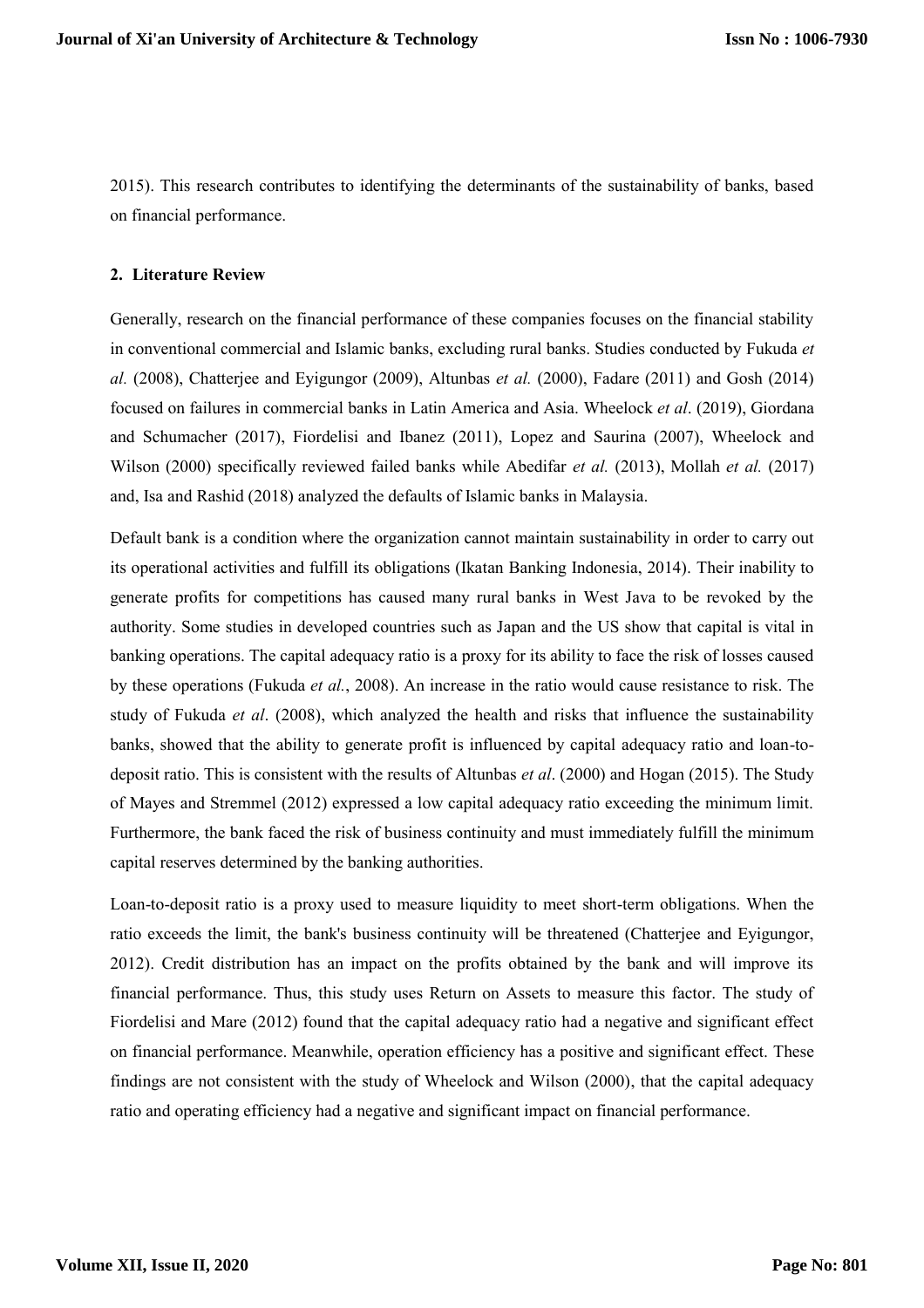The operational efficiency ratio is used as a proxy to measure operating efficiency. A higher ratio will reduce financial performance. The efficiency of bank operations has an impact on performance which shows that these institutions have used all resources appropriately or vice versa (Wheelock and Wilson, 2005). Fadare (2011) analyzes the factors influencing bank performance having an impact on the sustainability of banks in developing countries. The results show that non-performing loans and loan-to-deposit ratios have a positive and significant effect. Additionally, Gosh (2014) examined the influencing factors in Turkey which showed that the capital adequacy ratio also has a positive and significant effect on bank performance and sustainability of the bank. The non-performing loan in this study is used as a proxy for credit risk. On the contrary, research on Islamic banks in Malaysia by Isa and Rashid (2018) found that capital adequacy ratios had a negative and significant effect while nonperforming loans had a positive and significant impact. When the credit quality is considered low, the loss reserves increase. If this condition occurs for a long period of time, it will affect the capital and sustainability of the bank, causing disruption. Furthermore, non-performing loans have a negative and significant impact while capital has a positive and significant effect according to the findings of Laeven *et al.* (2016). Srairi (2013) found that state-owned Islamic banks tend to be more stable and less exposed to credit risk than conventional banks. Abedifar *et al.* (2013) and Mollah *et al.* (2017) posited that Islamic default risk is not different from that of conventional banks, while Čihák and Hesse (2010) and Beck *et al.* (2013) found that large conventional banks tend to be more stable than Islamic ones.

The model in this study is a variant of previous research to assess bank financial performance. This study uses proxy variables to investigate the sustainability indicators which are usually in conventional and Islamic commercial banks. This paper fills gaps in previous research by determining these factors.

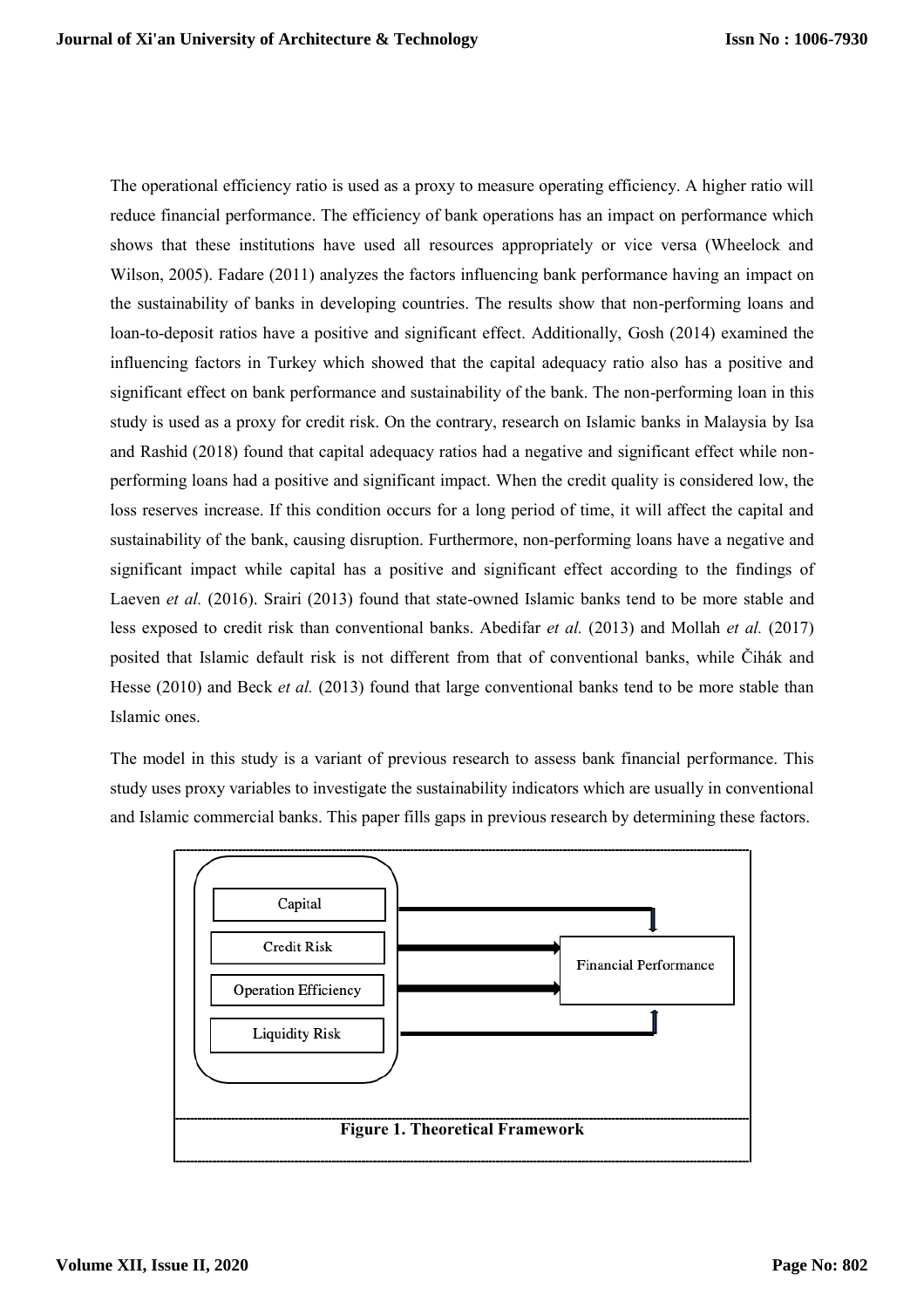Based on the above review, the hypotheses proposed are as follows:

- $H_1$  : Capital has a positive and significant influence on financial performance
- $H_2$ : Credit risk has a negative and significant influence on financial performance
- H3 : Operation efficiency has a negative and significant influence on financial performance
- H4 : Liquidity risk has a positive and significant influence on financial performance

#### **3. Methodology**

The research method used is descriptive verification and quantitative in the form of a causal study. It is descriptive and used to obtain empirical evidence of the effect of independent variables, namely credit risk, market risk, operational efficiency, capital, and liquidity risk on the dependent variable and the financial performance of rural banks.

The data used is secondary in the form of annual financial reports of rural credit banks in West Java during the period 2012-2016. Furthermore, the control method used in this study was a purposive sampling of banks that meet the criteria, which was recorded and the application of panel data methodology involved 229 banks. The regression equation formed is as follows:

 $Y = \alpha + \beta_1 X_1 i t + \beta_2 X_2 i t + \ldots + \beta_n X_n i t + \text{e} i t$ 

### **4. Result and Discussion**

The estimation model in this study is Fixed Effect, which was obtained after the Chow and Hausman test. The Lagrange Multiplier test is not conducted because the previous two tests state the most appropriate estimation models used are the Fixed Effect and data regression panel models. Based on table 1, the t-test shows the relationship between independent and dependent variables, while 81.3908% of financial performance can be explained by capital, credit risk, operation efficiency, and liquidity risk, while the remainder is explained by other variables. Therefore, it can be concluded that the formed model is acceptable.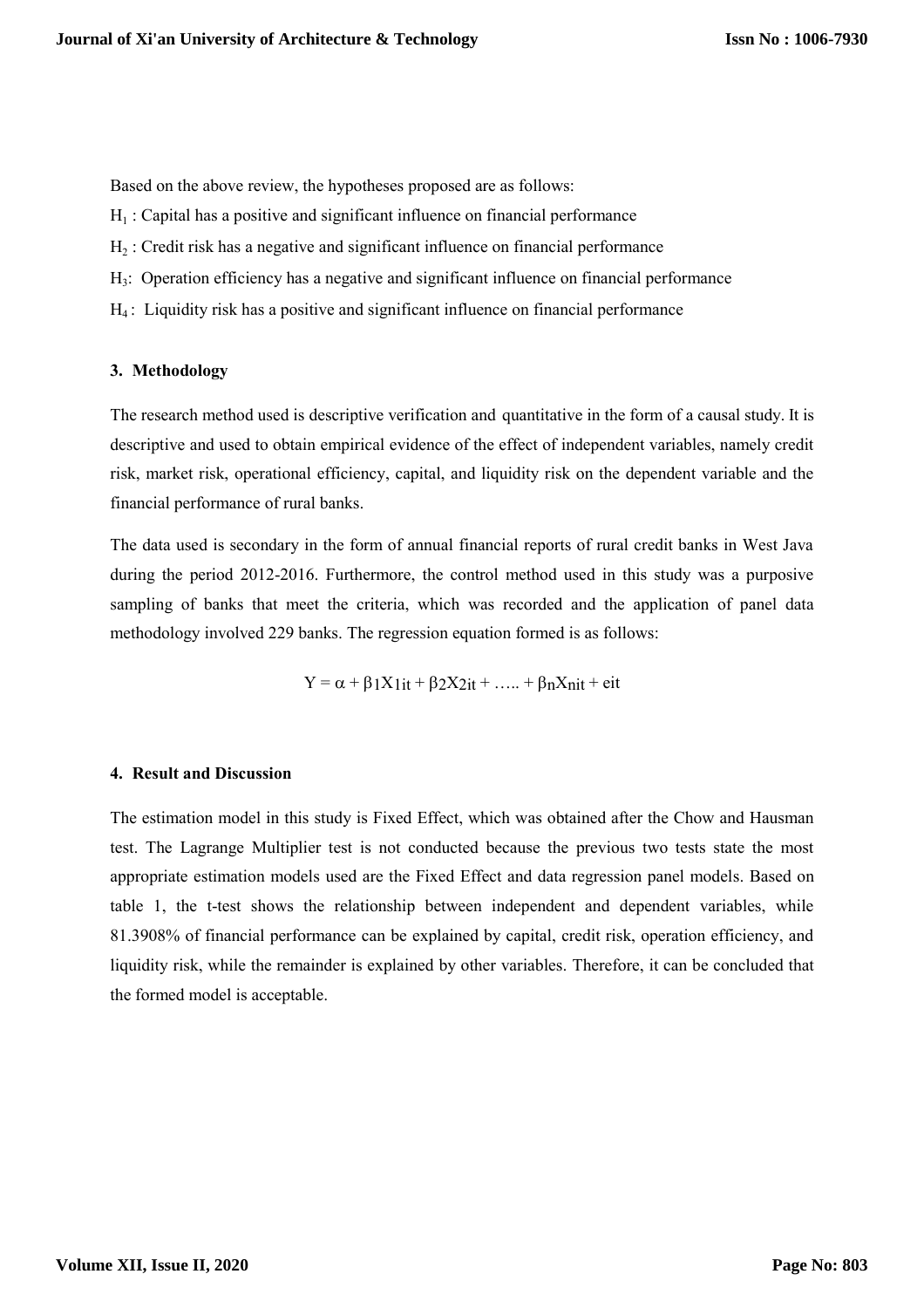| Variable            | Coefficient | <b>Std. Error</b>     | t-Statistic | Prob.    |
|---------------------|-------------|-----------------------|-------------|----------|
| $\mathcal{C}$       | 16.46935    | 1.616740              | 10.18677    | 0.0000   |
| Capital $(X1)$      | 0.031561    | 0.009098              | 3.468914    | 0.0006   |
| Credit Risk (X2)    | $-0.119317$ | 0.025757              | $-4.632318$ | 0.0000   |
| Operation           |             |                       |             |          |
| Efficiency $(X3)$   | $-0.150288$ | 0.006973              | $-21.55296$ | 0.0000   |
| Liquidity Risk (X4) | 0.008239    | 0.018320              | 0.449751    | 0.6533   |
| R-squared           | 0.817173    | Mean dependent var    |             | 2.190472 |
| Adjusted R-squared  | 0.813908    | S.D. dependent var    |             | 5.490807 |
| S.E. of regression  | 2.368643    | Akaike info criterion |             | 4.584103 |
| Sum squared resid   | 1256.745    | Schwarz criterion     |             | 4.659075 |
| Log likelihood      | -519.8798   | Hannan-Quinn criter.  |             | 4.614349 |
| F-statistic         | 250.3008    | Durbin-Watson stat    |             | 2.083405 |
| Prob(F-statistic)   | 0.000000    |                       |             |          |

**Table 1. Results of Panel Data Regression**

The value obtained for the capital variable is 3.468914 and for the regression coefficient (beta) is 0.031561 with probability (p) = 0.0006. It can be concluded that capital has a positive and significant influence on financial performance. Therefore,  $H_1$  is accepted. Moreover, the capital adequacy of a bank can distribute loans optimally and affect public trust in saving their funds. Maximum credit distribution, assuming high credit quality, will increase profits and financial performance. Therefore, banks can channel third party funds in the form of loans which greatly affects the result of the research. The outcome of this study is consistent with Altunbas *et al.* (2000), Fukuda *et al.* (2008), Gosh (2014), and Hogan (2015). However, this result does not agree with Wheelock and Wilson (2000), Mayes and Stremmel (2012), Fiordelisi and Mare (2012), Laeven *et al.* (2016), and Isa and Rashid (2018) which indicate that Capital has a negative and significant influence on financial performance. For the credit risk variable, the regression coefficient is negative with significant influence. Thus, it can be concluded that  $H_2$  is accepted. Most rural banks in West Java have not managed their credit distribution very well. Special handling of bad credit is needed in order to increase profitability and suppress the high level of Non-Performing Loans (NPL). For instance, to be more observant in lending to customers, to monitor the use of credit properly, to check the actual conditions of prospective customers in the field and to take into account the cash flow of loans. By applying the 5 C credit analysis appropriately, this results in the possibility of minimized disbursement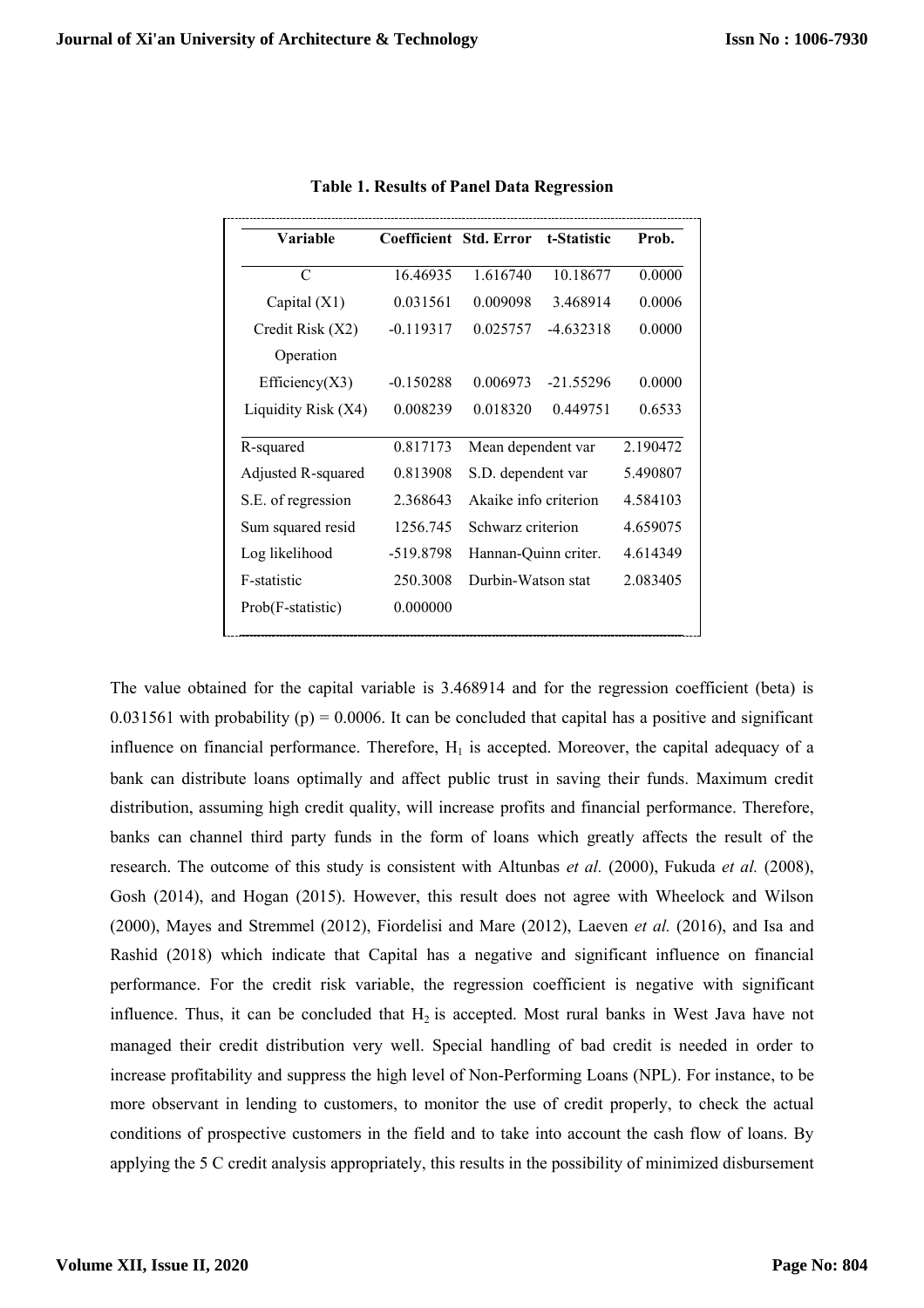and a low NPL to increase ROA. The findings of this study are in accordance with Čihák and Hesse (2010), Beck *et al.* (2013) and Laeven *et al.* (2016). However, they differ from Fadare (2011), Gosh (2014), and Isa and Rashid (2018) which indicate that the credit risk variable has a positive and significant influence on financial performance. Thus, the regression coefficient operational efficiency has negative and significant influence. Hence, it can be concluded that  $H_3$  is accepted. This means that rural banks have not been adequate in efficiency and the revenue of funds distributed to the public cannot be maximized. To increase ROA, they are expected to emphasize more efficient operational costs. Inefficiencies can be caused by credit failures, thereby increasing bank charges, therefore they need to take the right policy to cut unnecessary costs. In addition, the results of this study are in accordance with the study of Wheelock and Wilson (2000) but differ from Fiordelisi and Mare (2012) and Srairi (2013), which indicate that the operation efficiency variable has a positive and significant influence on financial performance. The last variable, liquidity risk, has a regression coefficient (beta) of 0.008239 with probability (p) = 0.6533. It can be concluded that this has no influence on financial performance, therefore, H<sub>4</sub> is rejected. This result is in contrast with Altunbas *et al.* (2000), Fukuda *et al.* (2008), Chatterjee and Eyigungor (2009), Fadare (2011), Gosh (2014), and Hogan (2015) which purport that liquidity risk has a positive and significant influence on financial performance. Where liquidity loans are hampered, the bank will be disrupted.

# **5. Conclusion**

The findings of this study are relevant to bank regulators in Indonesia as rural banks need to pay attention to financial performance variables. Also, rural banks to avoid default bank tendencies could not carry out their roles in the economy which are to absorb labor, meet the needs and development of small and micro enterprises, as well as middle and low-income people, especially to obtain loan funds. The savings-investment gap will have an impact on the sustainability of a region's economic growth towards improving the quality of life for the community, micro, small and medium enterprises. Furthermore, the fulfillment of capital adequacy, application of risk management and compliance to bank governance are expected to generate high returns for rural bank so as to have an impact on the sustainability of banks. This study is limited to relatively short observations during 5 years, with a small sample (229 samples). For further research, default banks should be investigated, especially rural banks in Indonesia. In particular, over the past 10 years, there have been 90 default rural banks. In addition, further research will be enriched by using other variables or methodology not examined in this study.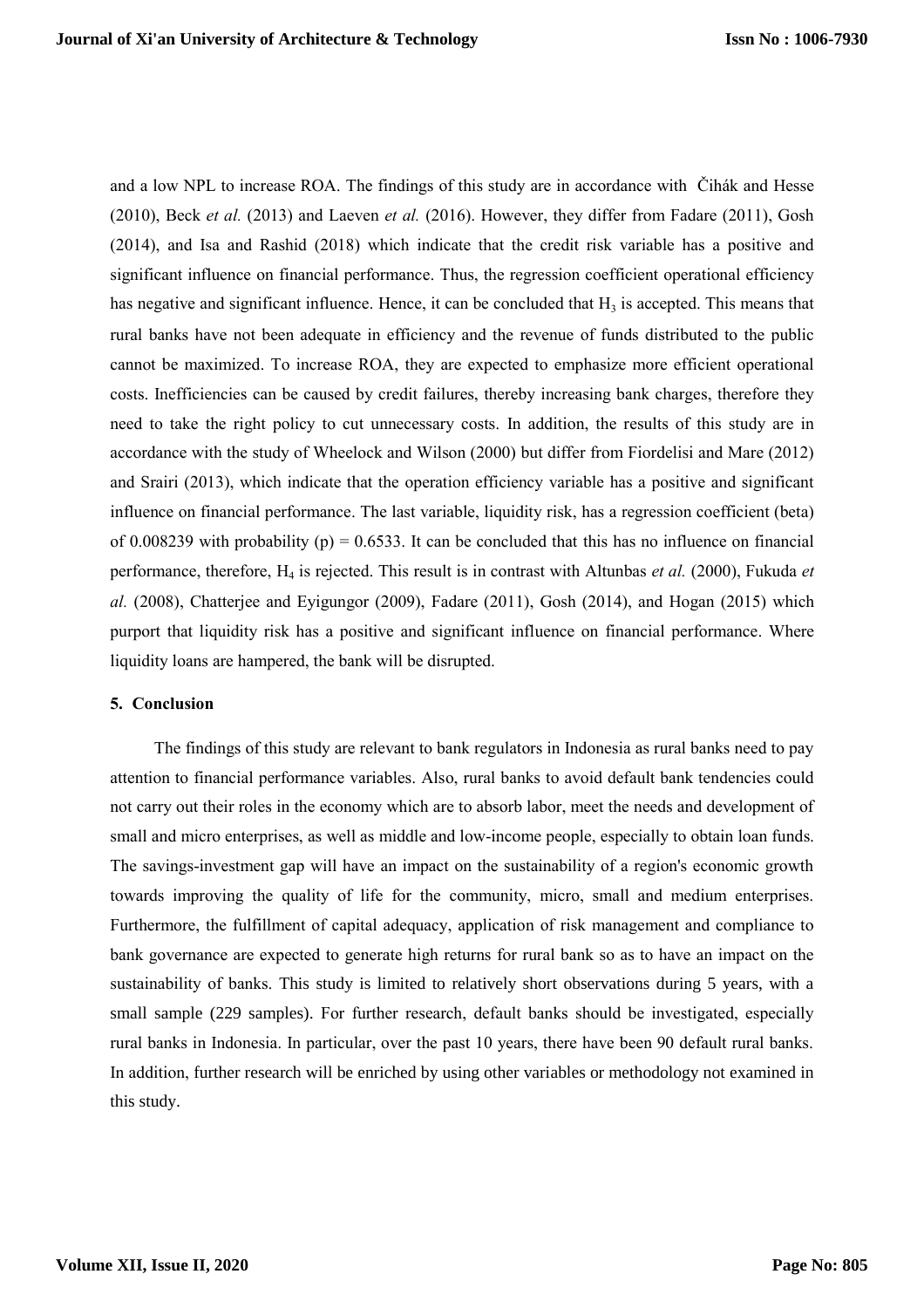#### **References**

- [1] Altunbas, Y., Liu, M. H., Molyneux, P., & Seth, R. (2000). Efficiency and Risk in Japanese Banking. *Journal of Banking & Finance*, *24*(10), 1605-1628.
- [2] Abedifar, P., Molyneux, P. and Tarazi, A. (2013), "Risk in Islamic banking", Review of Finance, Vol. 17 No. 6, pp. 2035-2096.
- [3] Beck, T., Demirgüç-Kunt, A. and Merrouche, O. (2013), "Islamic vs. conventional banking: business model, efficiency and stability", Journal of Banking & Finance, Vol. 37 No. 2, pp. 433-447.
- [4] Chatterjee, S., & Eyigungor, B. (2012). Maturity, Indebtedness, and Default Risk. *The American Economic Review*, *102*(6), 2674-2699.
- [5] Čihák, M. and Hesse, H. (2010), "Islamic banks and financial stability: an empirical analysis", Journal of Financial Services Research, Vol. 38 Nos 2-3, pp. 95-113.
- [6] Fadare, S. O. (2011). Banking Crisis and Financial Stability in Nigeria. *International Research Journal of Finance and Economics*, *63*(3), 1234-1256.
- [7] Fiordelisi, F., & Mare, D. S. (2013). Probability of default and efficiency in cooperative banking. *Journal of International Financial Markets, Institutions and Money*, *26*, 30-45.
- [8] Fukuda, S. I., Kasuya, M., & Akashi, K. (2008). *Impaired Bank Health and Default Risk (Forthcoming in" Pacific-Basin Finance Journal".)* (No. CARF-F-122). Center for Advanced Research in Finance, Faculty of Economics, The University of Tokyo.
- [9] Ghosh, S. (2014). Risk, capital and financial crisis: Evidence for GCC banks. *Borsa Istanbul Review*, *14*(3), 145-157.
- [10] Hogan, T. L. (2015). Capital and risk in commercial banking: A comparison of capital and riskbased capital ratios. *The Quarterly Review of Economics and Finance*, *57*, 32-45.
- [11] Laeven, L., Ratnovski, L., & Tong, H. (2016). Bank size, capital, and systemic risk: Some international evidence. *Journal of Banking & Finance*, *69*, S25-S34.
- [12] Mayes, D. G., & Stremmel, H. (2012). The effectiveness of capital adequacy measures in predicting bank distress. papers.ssrn.com
- [13] Mohd Isa, M. Y., & Abdul Rashid, M. Z. H. (2018). Regulatory capital funds and risk-sharing behavior in distressed financial conditions: An empirical analysis on Islamic banks in Malaysia. *Journal of Financial Reporting and Accounting*, *16*(1), 197-216.
- [14] Mollah, S., Hassan, M.K., Al Farooque, O. and Mobarek, A. (2017), "The governance, risktaking, and performance of Islamic banks", Journal of Financial Services Research, Vol. 51 No. 2, pp. 195-219.